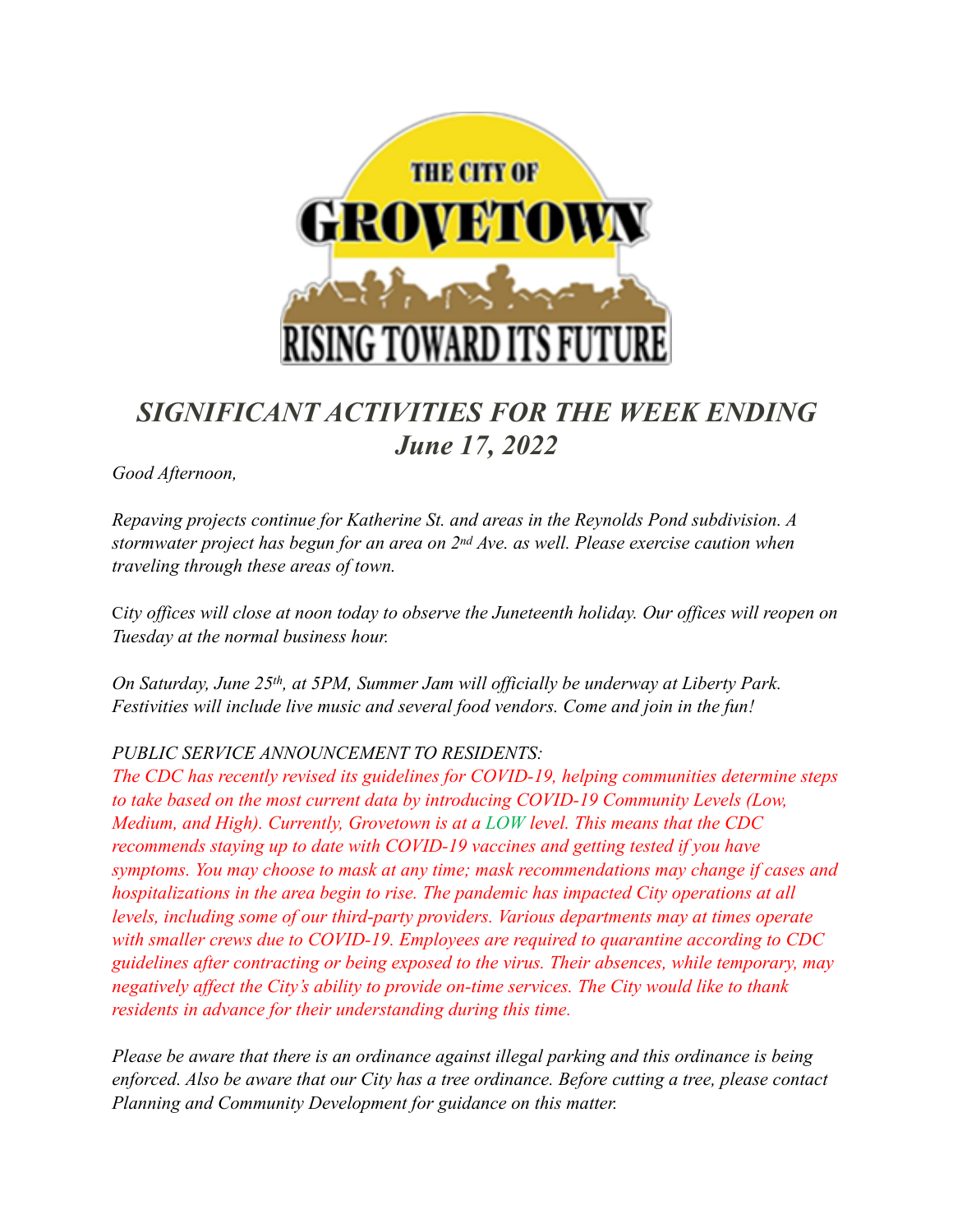*If your trash can is missed during pickup, please contact Grovetown City Hall at 706-863-4576, Ext. 450.* 

*We have several job openings in the City. For those who may be seeking employment, please visit our website at [www.cityofgrovetown.com.](http://www.cityofgrovetown.com)* 

## **Human Resources**

#### **Personnel Count**

- Number authorized = **144** full-time
- Number employed = **125** full-time
- 1 part-time (Museum)
- 6 part-time/as needed (Firefighters)
- 1 Summer Intern (Temporary, Part-time)

### **Vacancies (19)**

- 3 Road Patrol Officer
- 1 Traffic Officer
- 4 Public Safety Dispatcher
- 1 Police Operations Lieutenant
- 1 Sewer Plant Operator Class 3 License
- 2 Sewer Plant Operator Trainee [using 4 temp. employees to augment staffing]
- 1 Light Equipment Operator (Streets) [using 6 temp. employees to augment staffing]
- 1 Heavy Equipment Operator 2 (Streets)
- 1 Light Equipment Operator (Parks & Recreation)
- 1 Meter Maintenance Technician Coordinator
- 3 \*\*\*Positions to be advertised after July 1st\*\*\*

### **Hiring Actions**

- 1 promotion (Santino Genova) to Lab Analyst Water & Sewer Systems on 6/11/2022
- 1 conditional job offer extended for Police Officer-Road Patrol Police Department on 6/13/2022
- Interviewed 1 applicant for Police Officer-Road Patrol Police Department on 6/14/2022
- 1 Part-time Firefighter/EMT Fire Department started on 6/16/2022
- 1 conditional job offer extended for Light Equipment Operator Streets & Sanitation on 6/16/2022

### **Worker's Comp Claims**

• Nothing to report

### **Additional information**

- Processed additional applications and preparing for interviews
- Scheduling additional interviews for other jobs as we receive enough completed applications from qualified applicants
- Processing pre-employment paperwork and backgrounds on several potential employees
- Preparing conditional job offers for several applicants
- Presented several updated job descriptions to City Council for approval
- Coordinating harassment training through LGRMS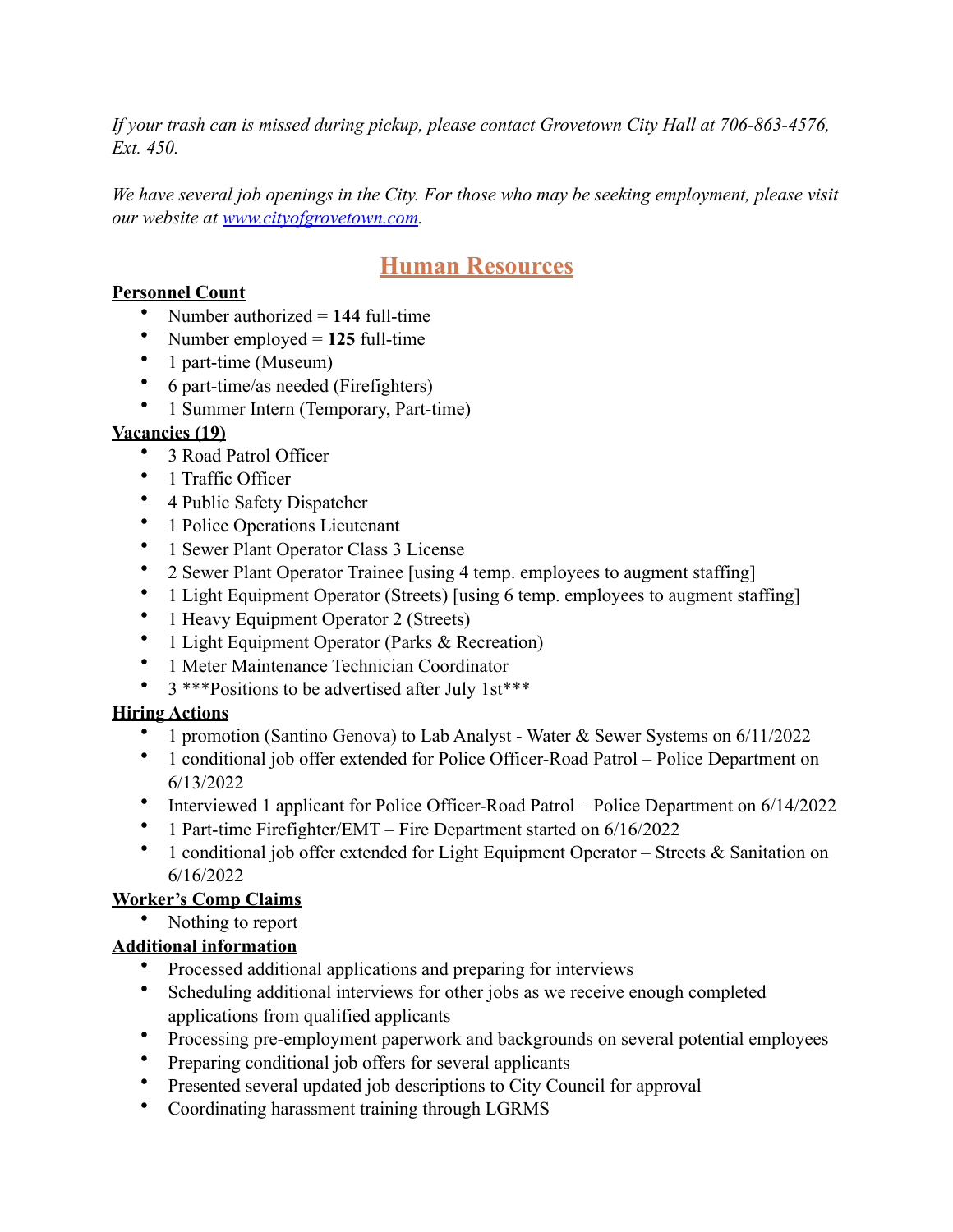## **Police Department**

Police Dept. arrested 10 subjects during this period

- $\checkmark$  2 for Simple Battery
- ✓ 1 for Columbia County S.O. Warrant and Obstruction of a Police Officer
- ✓ 1 for Trafficking Methamphetamine
- ✓ 1 for Public Drunk
- $\checkmark$  1 for DUI
- $\checkmark$  3 for Felony Entering Automobiles to Commit a Theft (10 counts each, juveniles)
- ✓ 1 for Eavesdropping and Invasion of Privacy
- Criminal Investigation Division had 2 cases assigned and closed 1 case
- Congratulations to Police Administrative Assistant/TAC Officer Naise Gordon for successfully completing the Supervision Level 1 course
- Congratulations to Dispatcher Tricia Rayle for successfully completing the Basic Communications Officer Training course
- Congratulations to Officer Slavic Gurley and Officer Madison Perkins for successfully completing the Basic Mandate Policer Academy course
- Police Dept. would like to wish Officer Rita Whittington a very happy birthday
- Hosted successful summer camp that enhanced relationship between community and Police Dept.
	- o Thanks also to Leisure and Recreation and Grovetown Fire Rescue for their assistance during this endeavor.

## **Fire Rescue**

- Fire Dept. responded to 14 calls:
	- $\checkmark$  8 medical calls
	- $\checkmark$  6 fire calls.
- Conducted hydrant testing June 13<sup>th</sup>-June 16<sup>th</sup>
- Conducted fire safety presentation at Big Blue Marble Daycare on 6/14 for a total of 71 children
- Fire Dept. Shift 2 attended active shooter training with Columbia County Fire Dept. at Evans High School on 6/16; all fire personnel will complete this training in the month of June
- We would like to wish Andrew McFatridge a happy birthday on 6/18 and Phillip Donohue a happy birthday on 6/19

## **Leisure and Recreation (L&R) Services**

- Leisure and Recreational Shop: Cleaned shop, washed vehicles, and cut grass
- Kiddie Hall: Cut grass
- City Hall/Veterans Park: Cut grass
- Euchee Creek Trails: Cut grass, cleaned off trails
- 2<sup>nd</sup> Avenue cemetery: Cut grass
- Municipal Court: Cut grass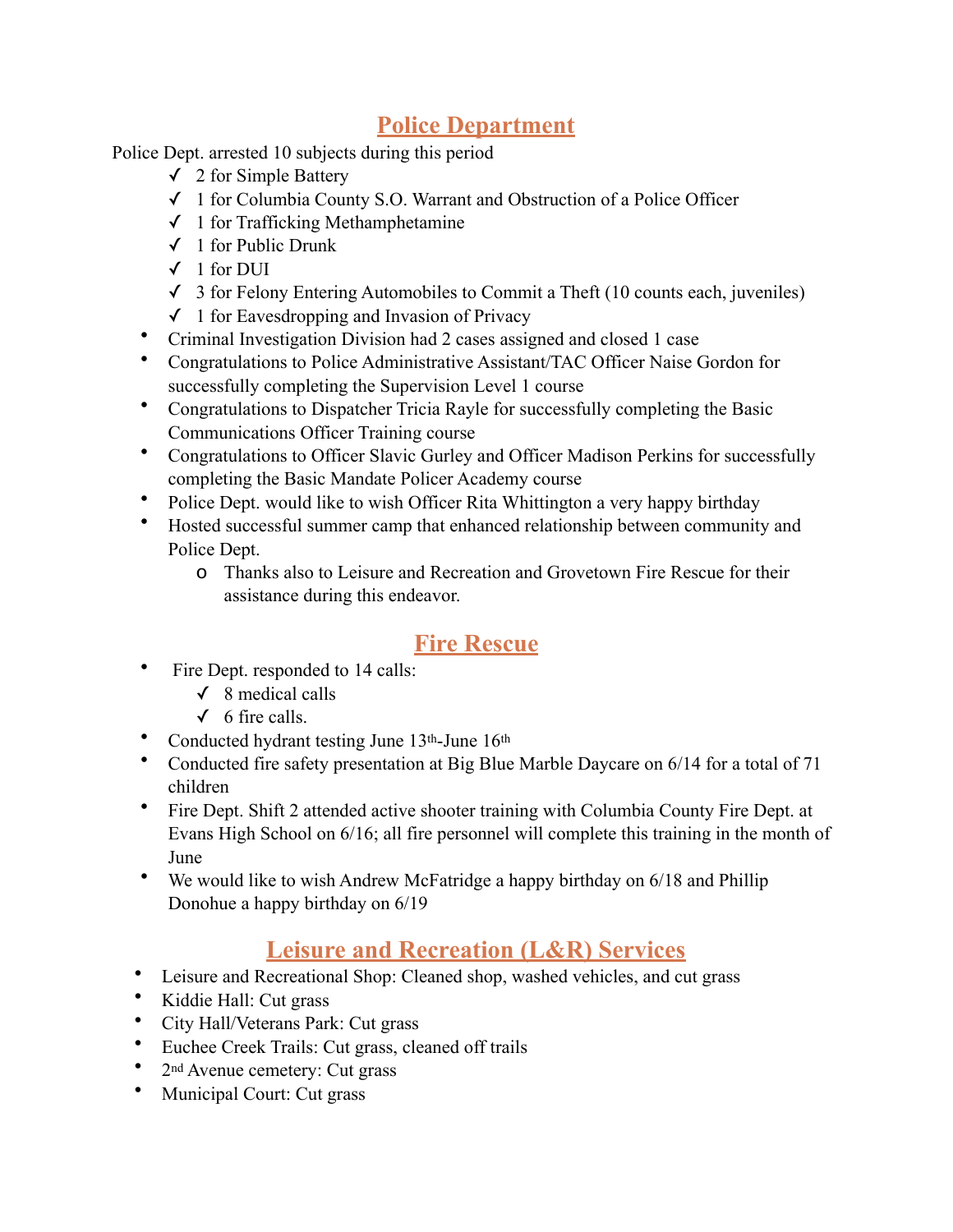- Wildflower Garden: Cut grass
- 201 E Robinson Ave.: Cut grass
- Harvestwood Townhomes: Cut grass

#### **Rental & Member Updates**

- 3 new rental contracts with 4 contracts returned with payment
- Facilities and fields were utilized a total of 58 hours
- 6 new gym membership

#### **Fleet Maintenance**

- **Stormwater/Sewer** 
	- o Gravely Mower: Repaired fuel leak
	- o Hustler Mower: Replaced deck idler pulley, replaced pump drive belt, and starter harness
	- o Ford Transit Van: Repaired light switch

#### • **Street Dept.**

- o Hustler Mower: Replaced tire
- o International Dump Truck: Repaired rear brakes
- **Police Dept.** 
	- o Ford Interceptor: Routine service
	- o Chevy Tahoe: Routine service
- **Leisure and Recreation** 
	- o John Deere Mower: Replaced battery

#### **Facility Maintenance**

- A total of 12 work orders for this week:
	- o 4 at City Hall, 1 at Police Dept., 2 at Sewer Plant, 3 at Liberty Park, 1 at Courthouse, and 1 at Museum

#### **Programs**

- Maverick's Fitness: Mondays and Wednesdays from 6:15PM–7:15PM
- Martial Arts Classes: Tuesdays and Thursdays from 6PM–7:30PM
- Grovetown Summer Jam: June 25th at Liberty Park from 5PM–10PM
- 4th of July Drive-Thru BBQ at Liberty Park: July 2nd at 11AM while supplies last

### **Information Technology**

- Continued mission to provide 1<sup>st</sup> class support to team members
	- o If needs not met, please give us a call
- Worked on implementing a ticketing system that ensures all support requests completed in timely fashion
- Conducted 2 livestreams:
	- o 1 for City Council meeting and 1 for Planning Commission
- Continued to reach out for references regarding branded cellphone app project
- Began work to provide indoor public Wi-Fi at Liberty Park
	- o Poised to install Wi-Fi Access Points as soon as wiring is complete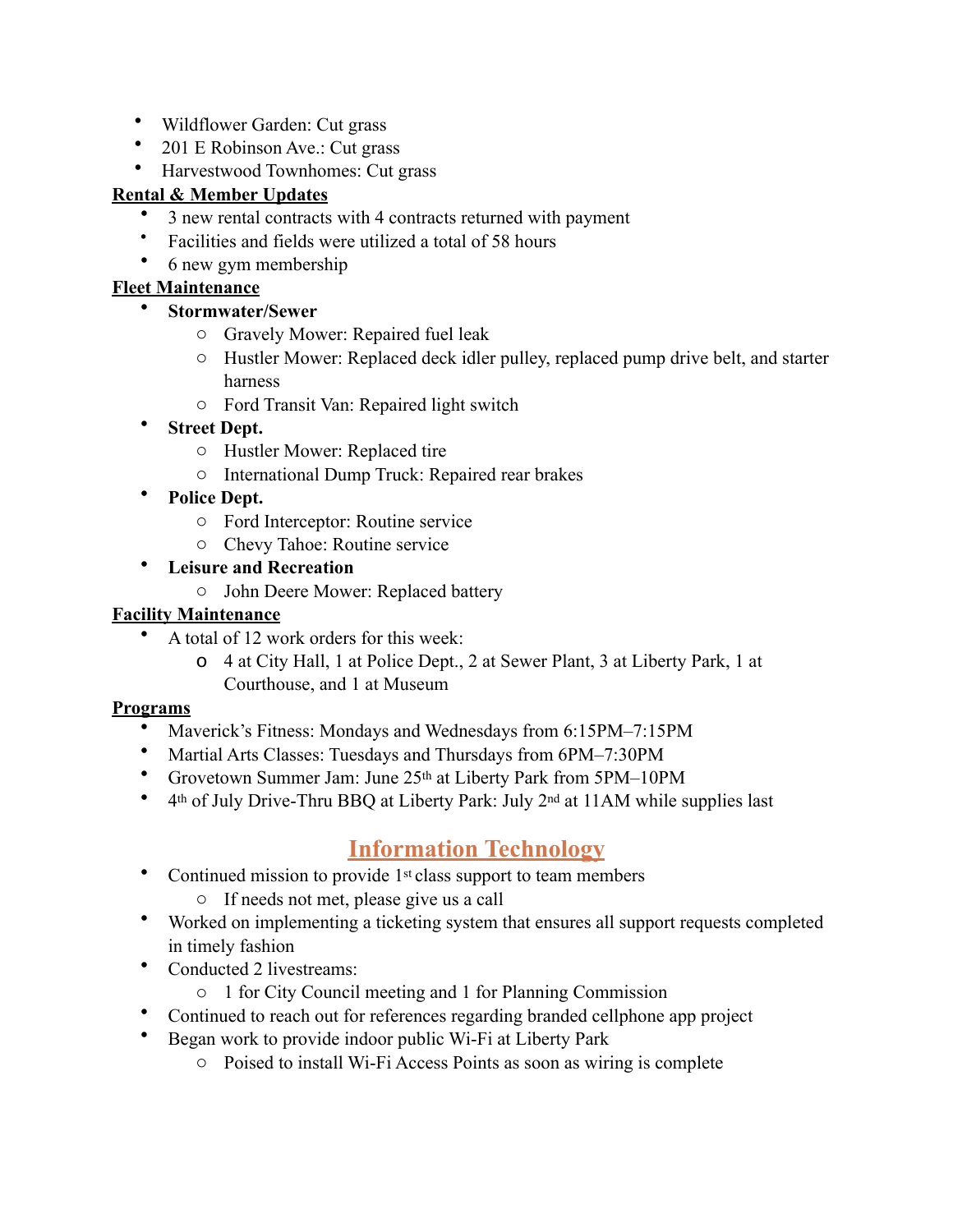- Calls for Service this week was high at 22:
	- Email issues, passwords, and resending invites for cybersecurity training led the way on tickets

## **Public Works**

• Road Improvement Project in Reynolds Pond subdivision is underway

#### **Streets and Sanitation Dept.**

- Bulk and yard waste was slightly down this week to 32.69 tons
- Litter pick-up was up again this week to 37 bags of litter on the main thoroughfare<br>• Penaired potholes at Horizon Pkwy Trudeau Trail, and Hardy Dr.
- Repaired potholes at Horizon Pkwy., Trudeau Trail, and Hardy Dr.
- Street Sweeper cleaned Pepperhill subdivision and Railroad Ave.
- Cut low hanging limbs on VFW Rd. and Hardy Dr.
- Ran litter detail throughout week and weekend

#### **Sewer Department**

- Finished jetting in Reynolds Pond subdivision
- Ran camera through sewer line on Cannock Loop
- Cleaned pipe on Cannock Loop
- Cleaned chemical room at WWTP
- Cleaned effluent pit at WWTP
- Ran route daily
- Worked on belt press at WWTP
- Worked on pump at chemical room; took apart and put back together
- Put quick connect on bypass line at Grove Crossing lift station

#### **Stormwater Department**

- Cleaned ditch on Pinetree St.
- Removed tree from storm box in Senators Ridge subdivision
- Filled sink holes behind Senators Ridge subdivision
- Fixed storm pipe and filled sink hole on Bryan Cove
- Worked on clearing pond on Grove Landing Cir.
- 6 work orders

#### **Environmental Compliance**

- Conducted preventative maintenance on disk filters
- Pressed over 30 tons of sludge
- Conducted permit-required and process control testing of raw and treated wastewater o All treated water samples were in compliance
- Conducted daily inspections of 8 lift stations
- Continued preparation of the Annual Watershed Report
- Submitted the wastewater discharge monitoring report
- Submitted the water monthly operations report
- Conducted inspections on 2 private ponds
- Inventoried lab, ordered supplies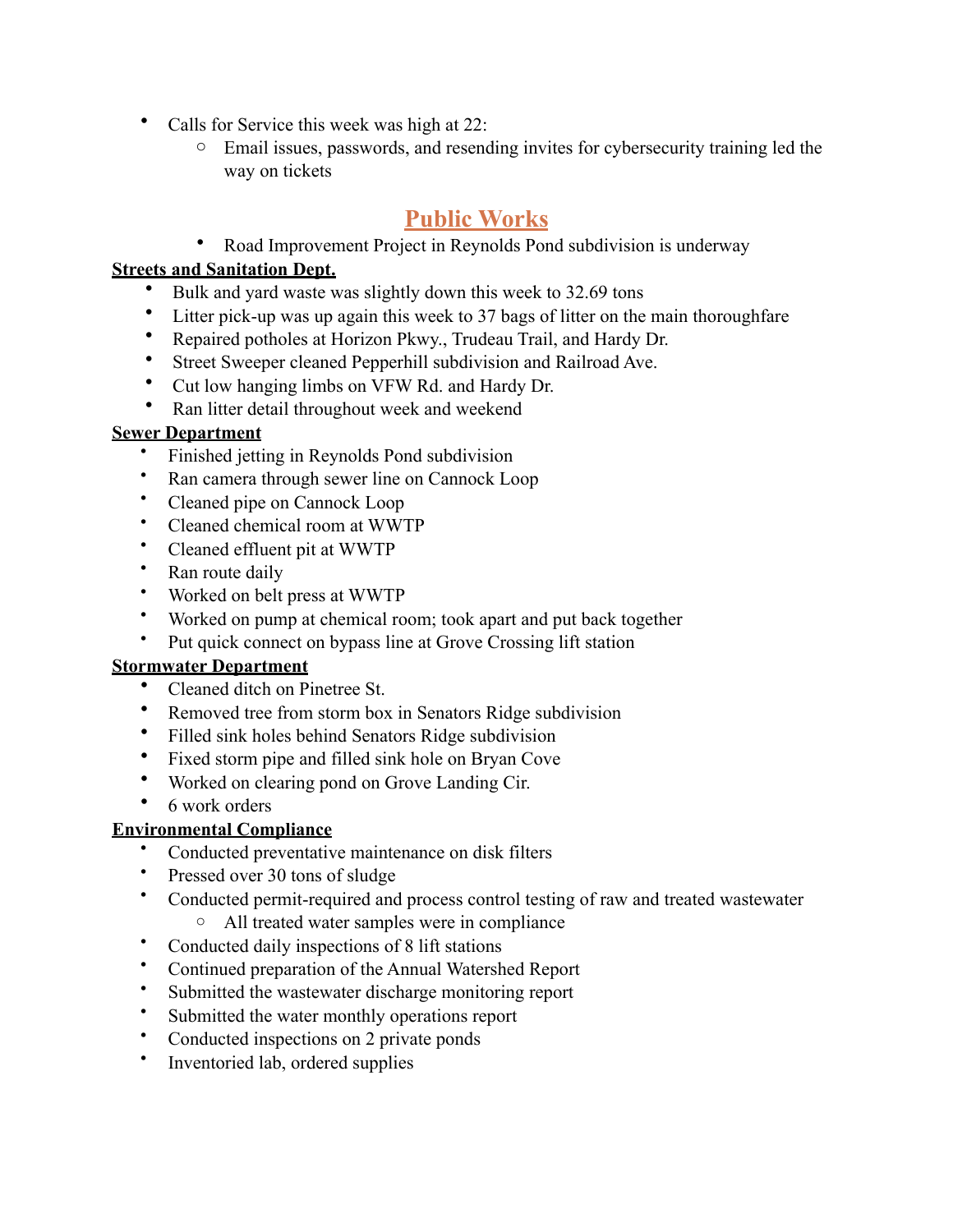#### **Water Department Reports**

- Locates 142
- Leaks 11
- Histories 10
- Cut grass at plant
- Installed fake rock over meter box
- 5 state samples
- Worked on the road at the barn
- Washed trucks
- Moved Mike Woods from WWTP control building to Water/Sewer building
- Cut new office on Parham Rd.
- Sprayed weed killer on water tank fence line
- Conducted meter reads
- 102 work orders

### **Infrastructure Inspections**

- Stormwater Inspections: 2
- Existing Infrastructure Inspections: 3
- Developmental infrastructure inspections this week: 17
- Fiber boring is ongoing:
	- o Magnolia Station
	- o Northrop Townhomes

#### *Deer Hollow Section 3*

• McElmurray contractors on-site; mandrel pulls and pressure testing of all sewer gravity mains took place, contractors were also grading

#### *Milton Hitt Rd.*

• Waiting on water tap to be made so contractor can tie new 2" water service in; tap and water meters paid for, waiting on Columbia County to schedule date

#### **Projects throughout the week:**

- **1280 Cobblefield Cir. -** Investigated complaint regarding newly installed cable box being directly in front of sprinkler head
- **Northrop Pl.** Assisted Water Dept. with repairs to 3 damaged water service lines (400, 404, 418 Northrop Pl.)
- **1500 Lakeview Dr.** Meeting with SouthEast Utilities about Comcast boring projects
- **KJ's Plaza -** Assisted Caitlin, Sunny, and Sarah to inspect 2 privately owned ponds; vegetation too far overgrown
- **Reynolds Way/Cir.** Onsite meeting with Sylvester, Mike Woods, ShepCo, Turnipseed, and CSRA Testing
- **403 Northrop Pl.** Customer issue where contractors damaged and repaired a water line; customer now having low water pressure; spoke with Gene and Roberto to get plumber to address issue and they stated they would do so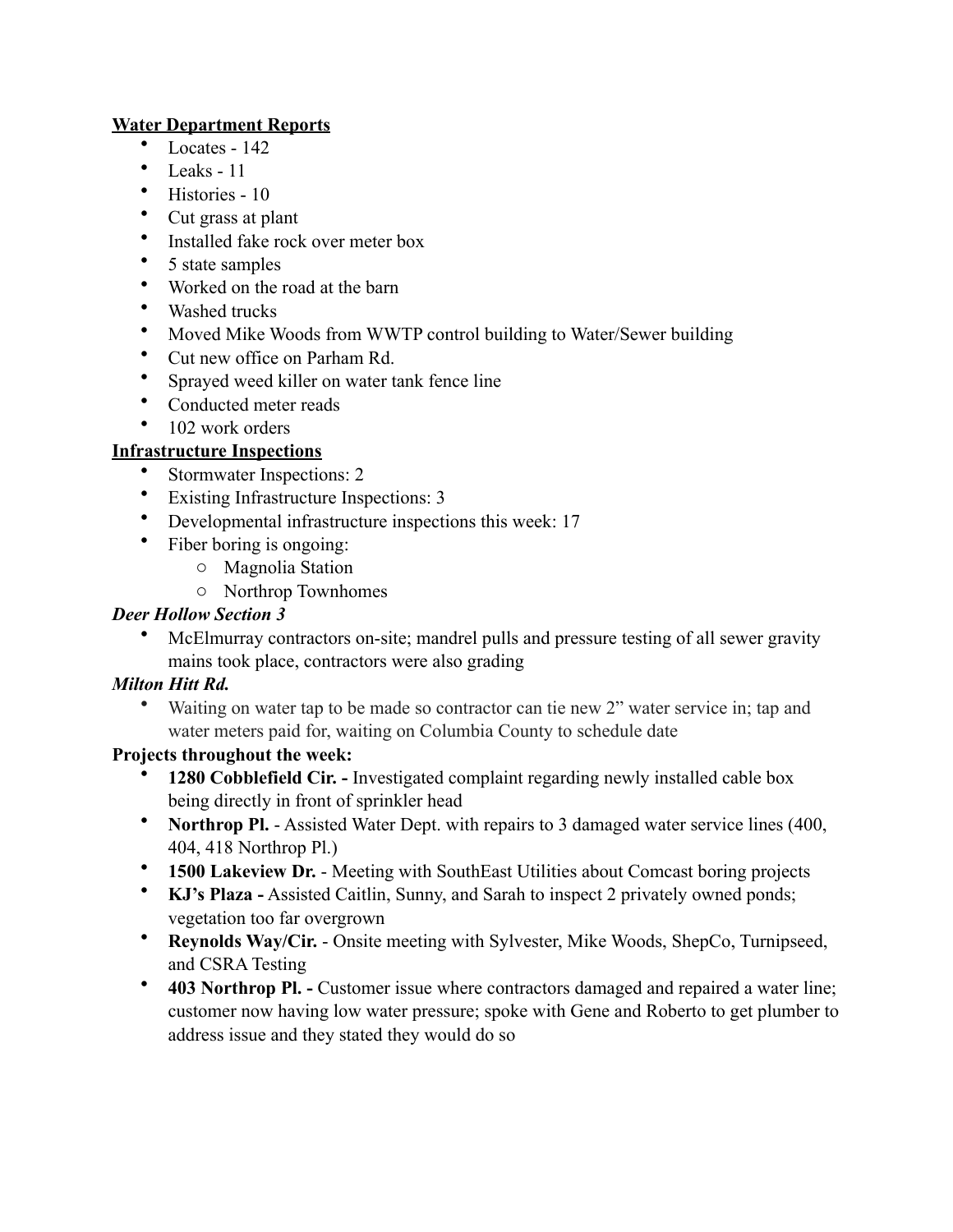# **Planning and Community Development**

- The City would like to remind the public that, for anyone who does not possess an occupation license for a permanent place of business within the city limits, a transient vendor license is required to sell any articles or goods for profit. If this applies to you, please contact the Department of Planning and Community Development at 706-860-5094.
- Our Code Enforcement Officials, Mark Haynes and Leigh Lackey, were recognized at the 6/13 City Council meeting as Employees of the Month for May! Congratulations, Leigh and Mark, and thank you for your hard work!
- Our City Planner, Jonathan Bush, attended virtual training with the Georgia Department of Transportation for Local Administered Project (LAP) Certification on 6/14. The topic of training was Title VI (Non-Discrimination/Civil Rights) and Americans with Disabilities Act (ADA) compliance. Upon completion of the training later this year, Mr. Bush's certification will enable the City to apply for a variety of funding mechanisms with GDOT and the federal government.
- Director Ronnie Kurtz and Jonathan Bush virtually attended a webinar by the University of Georgia regarding the Georgia Initiative for Community Housing (GICH) on 6/15 to explore the feasibility of participating in the program in future years.
- Our intern, Ethan Dent, toured Augusta Tech's welding lab at their Grovetown Campus and sat in on a class on 6/15. Thank you to Dr. Whirl and the Augusta Tech faculty for providing this unique opportunity!
- 82 total building inspections.

#### **Meeting Update**

- Planning Commission
	- 6/16 Meeting:
		- 105 E Robinson Ave.: Transmitted no recommendation on request to rezone to CC 2.
	- 7/21 Meeting: No Agenda.
- BZA
	- 7/7 Meeting:
		- o 1135 Newmantown Rd. ("Rivercrest Townhomes"): Request to encroach front and rear setbacks to accommodate townhome units.

### **Code Enforcement Update**

- 4 signs removed from Public ROW
- Overgrown Vegetation
	- o 6 warnings
- Inoperative/Abandoned Vehicles
	- o 1 warning
- Parking Violations
	- o 3 warnings
- Property Maintenance
	- o 1 NOV
	- o 7 warnings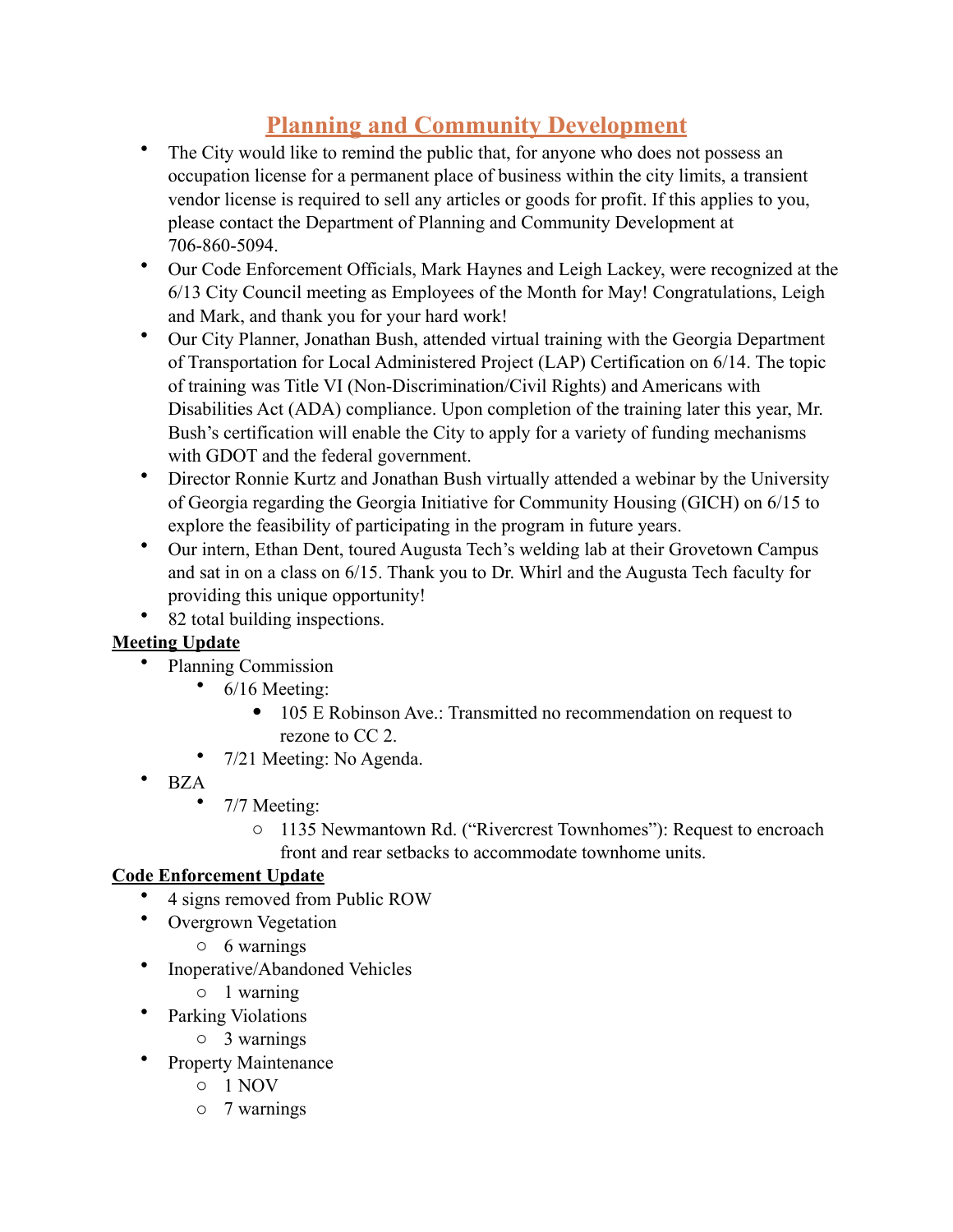- Solid Waste/Trash
	- o 2 warnings
- 2 responses to civil concerns
- 4 permit checks for construction jobs within the City
- 10 cases deemed in compliance

**DATE: June 17, 2022**

| Sr.                | <b>PROJECT NAME</b>                                             | <b>Building</b> | $\overline{\mathbf{C}}\mathbf{O}$ | % of Project | <b>Comments</b>                                               |
|--------------------|-----------------------------------------------------------------|-----------------|-----------------------------------|--------------|---------------------------------------------------------------|
| <b>No.</b>         | <b>And Project Details</b>                                      | <b>Permits</b>  | <b>Issued</b>                     | Completed    |                                                               |
|                    |                                                                 | <b>Issued</b>   |                                   |              |                                                               |
| Commercial         |                                                                 |                 |                                   |              |                                                               |
| $\overline{1}$     | Dunkin Site (4 Unit<br>Building)                                | $\overline{2}$  | $\overline{1}$                    | 25%          | Dunkin held<br>soft open $6/7$                                |
| $\overline{2}$     | Sparkle Car Wash                                                | $\perp$         | $\equiv$                          | $\bar{\Xi}$  | Site work is<br>ongoing                                       |
| $\overline{3}$     | <b>Therapy Trails</b>                                           | $\equiv$        | $\equiv$                          | $\equiv$     | Site plan<br>approved.<br><b>Expect work</b><br>to begin soon |
| <b>Residential</b> |                                                                 |                 |                                   |              |                                                               |
| $\overline{1}$     | Grove Landing, Section 5<br>(64 Single Family Homes)            | 64              | 59                                | 92%          | No change                                                     |
| $\overline{2}$     | Brighton Landing, Section 2<br>(67 Single Family Homes)         | 68              | 60                                | 90%          | No change                                                     |
| $\overline{3}$     | Highland Hills, Section 2<br>(32 Apartments in 4)<br>Buildings) | 32              | 25                                | 78%          | No change                                                     |
| $\overline{4}$     | McCoy's Creek Section 6<br>(53 Single Family Homes)             | 49              | 38                                | 72%          | No change                                                     |
| $\overline{5}$     | Deer Hollow Section 2 (110)<br><b>Single Family Homes)</b>      | 105             | 46                                | 42%          | $1 \text{ C/O}$                                               |
| $\underline{6}$    | Caroleton, Phase 2<br>(74 Single Family Lots)                   | 74              | 73                                | 99%          | No change                                                     |
| $\overline{1}$     | Caroleton Phase 3 (103)<br>townhomes)                           | 42              | $\equiv$                          | $\equiv$     | No change                                                     |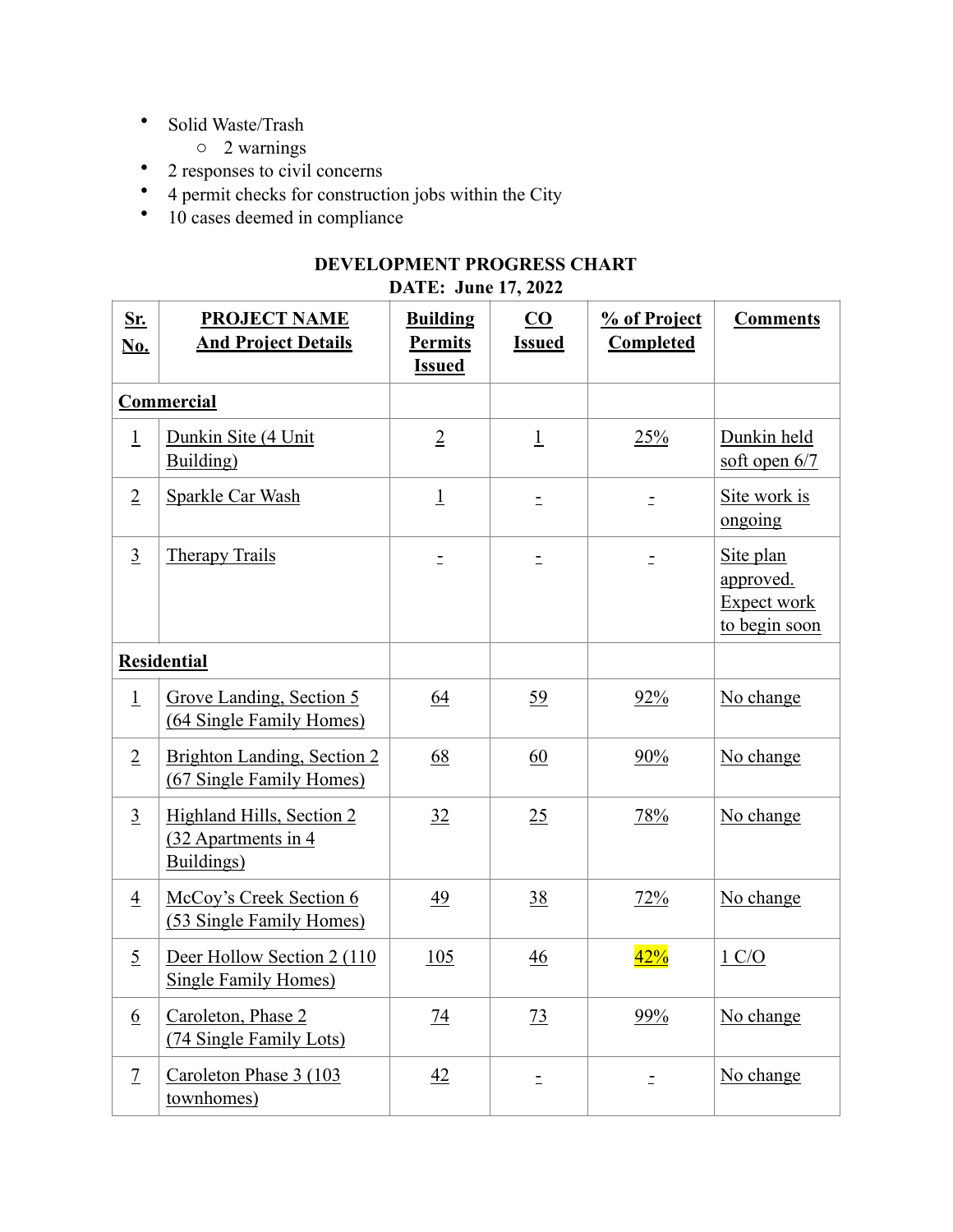| 8                                      | <b>Robin Landing Townhomes</b><br>(47 Townhomes)                     | 8 bldgs.<br>$(35 \text{ units})$ | 7 bldgs.<br>$(33 \text{ units})$ | 70% | 1 C/O                                                         |
|----------------------------------------|----------------------------------------------------------------------|----------------------------------|----------------------------------|-----|---------------------------------------------------------------|
| $\overline{9}$                         | <b>Brighton Woods Townhomes</b><br>Section 2<br>(66 Townhomes)       | 37                               | 21                               | 32% | No change                                                     |
| 10                                     | <b>Brighton Park Apartments</b><br>(134 Units in 29 Buildings)       | 130                              | 16                               | 12% | $6 \text{ C/Os}$                                              |
| 11                                     | Rivercrest Townhomes (45<br>Units in 18 Buildings)                   | $\equiv$                         | $\equiv$                         | Ė.  | Site plan<br><u>approved.</u><br>Expect work<br>to begin soon |
|                                        | <b>Number of Renovation</b><br><b>Permits Issued</b>                 | 35                               |                                  |     |                                                               |
|                                        | <b>Number of New</b><br><b>Construction Permits</b><br><b>Issued</b> | $\underline{\mathbf{0}}$         |                                  |     |                                                               |
|                                        | <b>Total Number of Permits Issued</b>                                | 35                               |                                  |     |                                                               |
| <b>New Business Licenses Issued: 5</b> |                                                                      |                                  |                                  |     |                                                               |
|                                        | <b>Renewal Business Licenses Issued: 3</b>                           |                                  |                                  |     |                                                               |

### **Public Information Officer**

- Posted public notice regarding facility closures for Juneteenth holiday to City website and social media
- Alerted public to hydrant testing via City website and social media
- Alerted public to delay in trash service in Reynolds Pond area via social media
- Observed Flag Day holiday via social media
- Highlighted employees/citizens recognized at 6/13 City Council meeting on social media
- Posted public notice regarding 6/17 water shutoff in Creekside Estates mobile home park to social media
- Updated City website
- Promoted events in/around Grovetown via social media